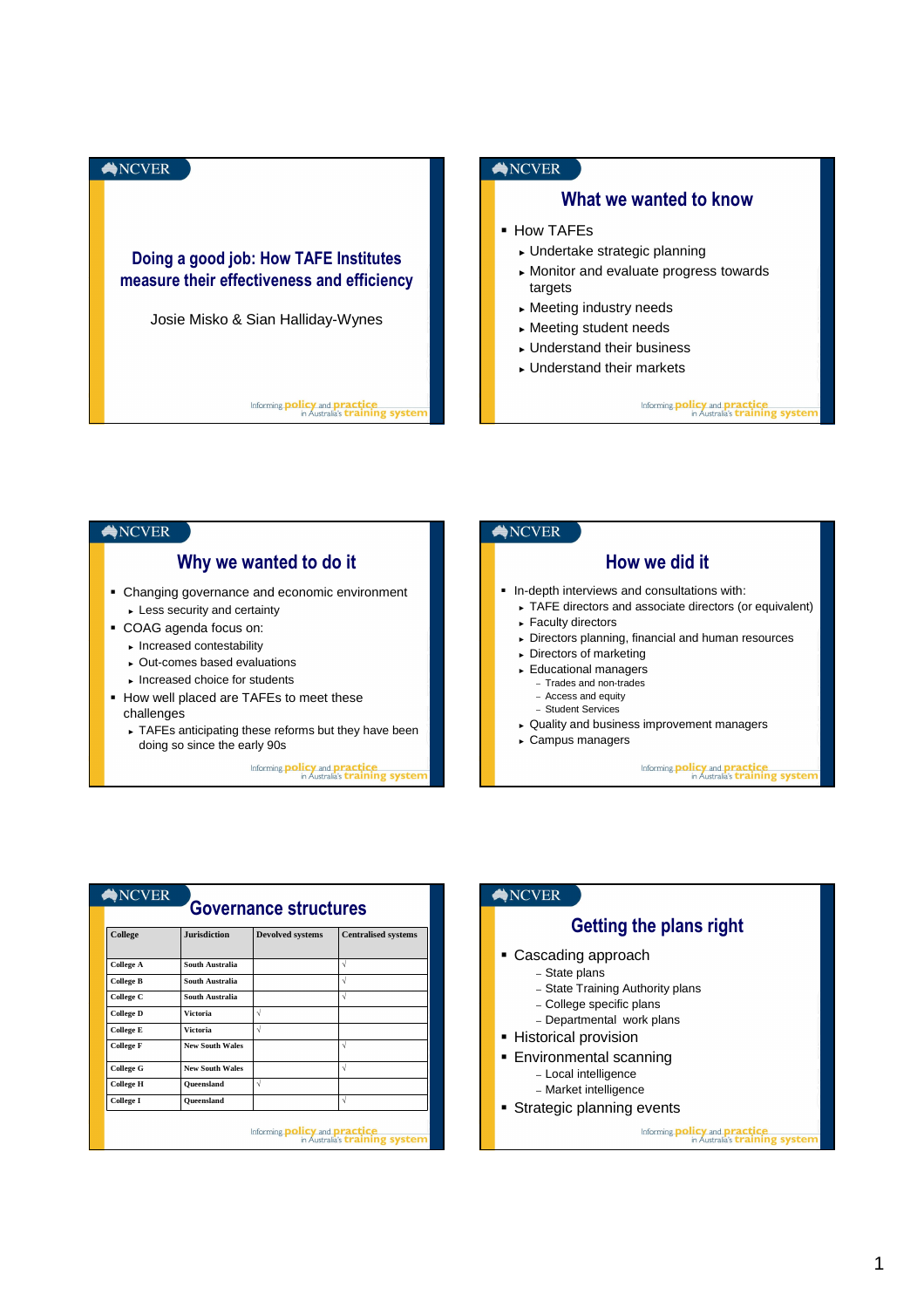# **NCVER** South Australia **Ensuring all have necessary education and skills to** participate in the high skills economy **Providing high quality employment and workforce** development services Ensuring young people …are actively engaged in learning, training, work and in their communities **Providing a coordinated whole of government** approach to development of an innovative community **Building a high performance organisation** Informing **policy** and **practice**<br>in Australia's **training system**



#### **NCVER NCVER** New South Wales **Queensland** • Rights, respect and responsibility Preparing every child for life success through learning and education **Delivering better services EXTER** Linking Queenslanders to opportunities that support **Fairness and opportunity through social** economic prosperity and enhance lifelong well being justice and reducing disadvantage **Providing a rich cultural life and thriving creative**  Growing prosperity in all regions communities **Enabling productive relationships to maximise Environment for living** outcomes Creating a dynamic and innovative organisation Informing **policy** and **practice**<br>in Australia's **training system** Informing **policy** and **practice**<br>in Australia's **training syster**

### ANCVER

# Winning the bid

- Regular dialogue with government investment officers
- State intelligence on labour market and economic indicators
- **State priorities**
- **Local intelligence**
- **Business case for discrepancy**
- Research officer prepares scan

# Informing **policy** and **practice**<br>in Australia's **training system**

### **NCVER**

# Customising the purchase agreement

- **Hours allocated to different faculties**
- Estimate of enrolments
- **After enrolment day** 
	- ► Tally room
	- ► Trading of hours from low demand areas to high demand areas
	- ► (Industry training Groups)
	- ► Skill shortage environment meant hours went to trades
	- ► GFC ????

Informing **policy** and **practice**<br>in Australia's **training system**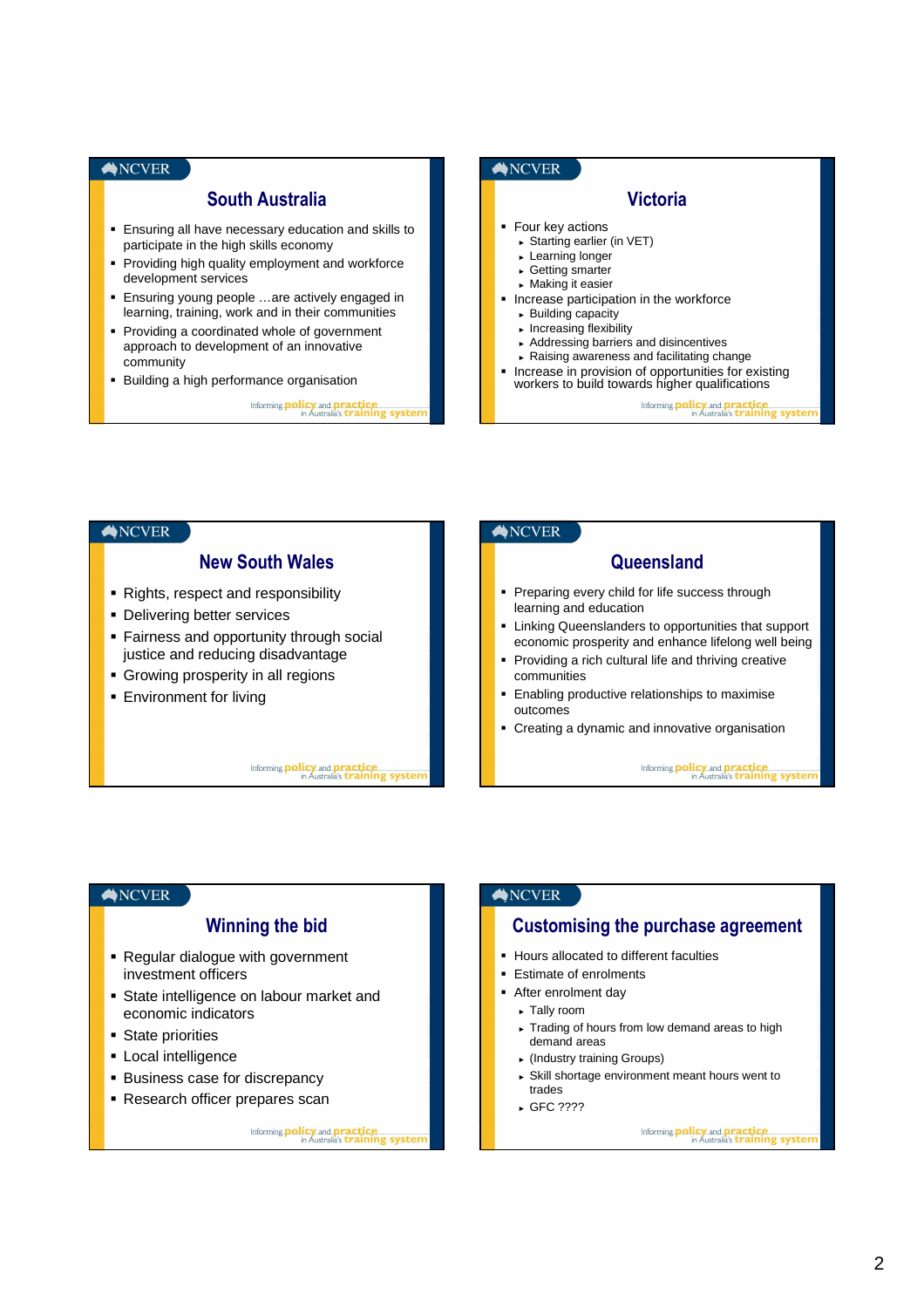#### **NCVER**

# TAFEs must understand their business

- **Budget is key**
- Regular monitoring and review
	- ► Budgets
	- ► Processes
- **Management strategies** 
	- ► Accounts officer in faculties
	- ► On-line data bases
	- ► Fortnightly, monthly meetings
	- ► State data bases
	- ► Institute data bases
		- Informing **policy** and **practice**<br>in Australia's **training system**



#### **NCVER NCVER** Growing the business Meeting industry needs Using commercial activity to buttress government **Industry Reference groups** funding **Industry Engagement events**  Adopting common business practices ► Account management approach **Informal networks** ► Upselling **Being seen** ► Franchises ► Costing sheets with margins Collaborative arrangements ► Remedial action to meet short falls • Classroom intelligence ► Reducing wastage • Promoting the business Reading the market and switching offerings ► Relationships with media outlets to meet new conditions **Managing their clients** Informing **policy** and **practice**<br>in Australia's **training system** Informing **policy** and **practice**<br>in Australia's **training system**

#### $\bigtriangleup$ NCVER

## Meeting student needs

- Not an easy task
- **Subject completion**
- Module load completion
- Retention and attrition
- Student achievement
- Where do the students go?

Informing **policy** and **practice**<br>in Australia's **training syster** 

### ANCVER

## Understanding their markets

- **Market research** 
	- ► State marketing departments
	- ► Collaboration with external research agencies
- **EXTERNITHETHETH Linking marketing activities to enrolments** problematic

Informing **policy** and **practice**<br>in Australia's **training system**